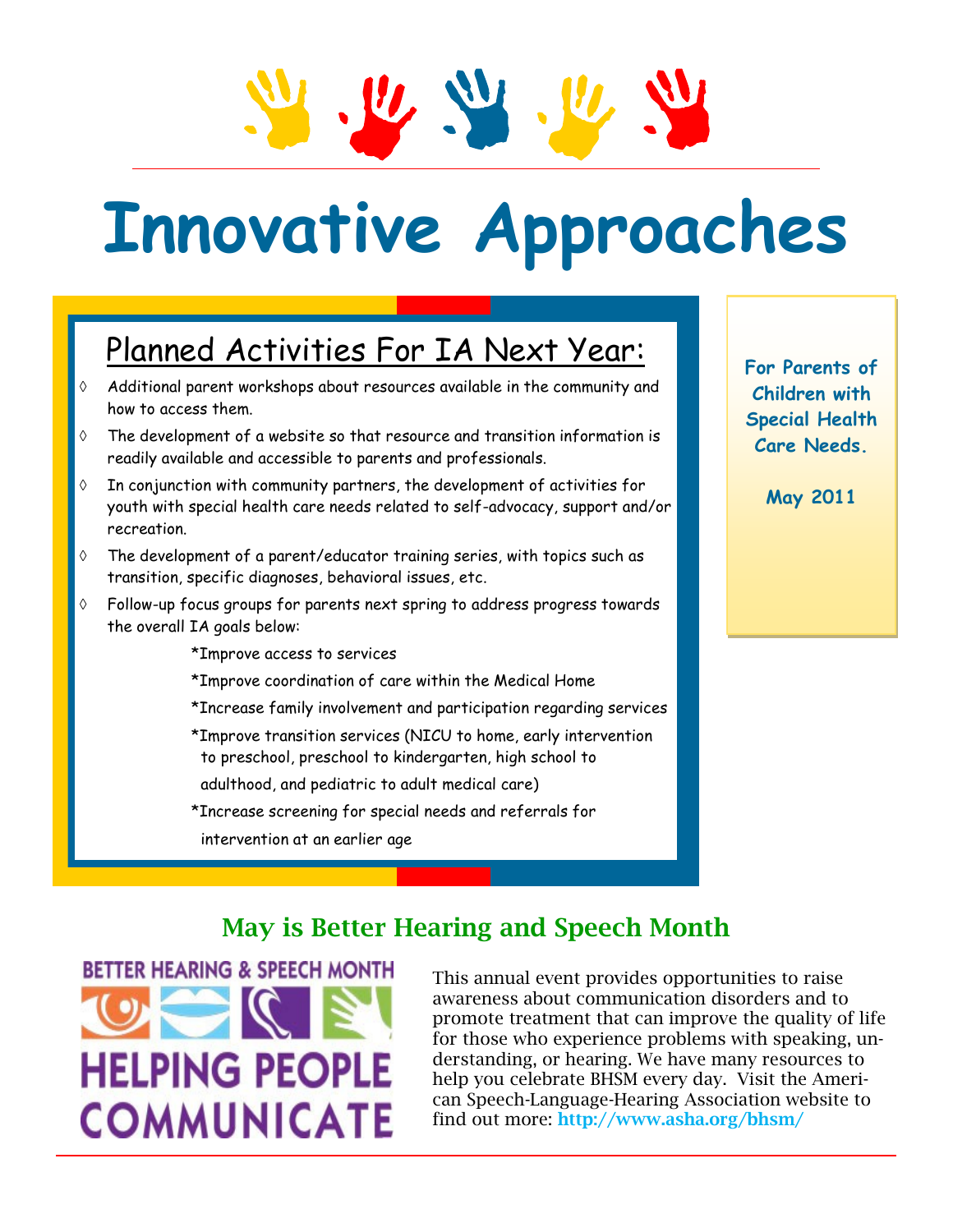# **7 Things To Do Before The School Year Ends**

The end of the school year is often a whirlwind of activity. Here is a checklist to help the next few weeks go smoothly for you, your children, and your family.

- 1. Check with your child's teachers: are there any skills your child should be working on over the summer, either to maintain or to improve upon?
- 2. If you are concerned your child may lose valuable academic progress he or she has made this past school year, it's not too late to discuss summer school services. If your son or daughter needs services over the summer to prevent regression on IEP goals, now's the time to be investigation options and making arrangements.
- 3. Will you be requesting to meet with your child's next teacher(s) before next school year starts in the fall? If so, you might want to run this by the principal now, as scheduling for late August and early September often takes place in June.
- 4. Get contact information from the parents of your child's classmates and friends, for summertime playdates. You may even want to talk about starting a weekly playground meetup, or a rotating playgroup that meets at different families' homes each week.



5. Check with your local library to see what programs they'll be running. The children's department might offer story hours, craft activities, puppet shows, and more! Make visiting the library a regular part of your week during the summer months. It's a great way to continue exposing your children to the joys of books and reading!

#### **Ten Common Mistakes Parents Make During the IEP Meeting**

- 1. Believing the professionals are the only experts.
- 2. Not making requests in writing.
- 3. Not being familiar with your rights as a parent.
- 4. Requesting a related service instead of an assessment that supports the need for a related service.
- 5. Accepting assessment results that do not recommend the services you think your child needs.
- 6. Allowing the assessment information to be presented for the first time at the IEP meeting.
- 7. Accepting goals and objectives that are not measurable.
- 8. Allowing placement decisions to be made before IEP goals and objectives are written.
- 9. Allowing your child's IEP meeting to be rushed so that the school staff can begin the next child's IEP meeting.
- 10. Not asking a lot of questions.

**"Enjoy the little things, for one day you may look back and realize they were the big things."**

**~Robert Brault**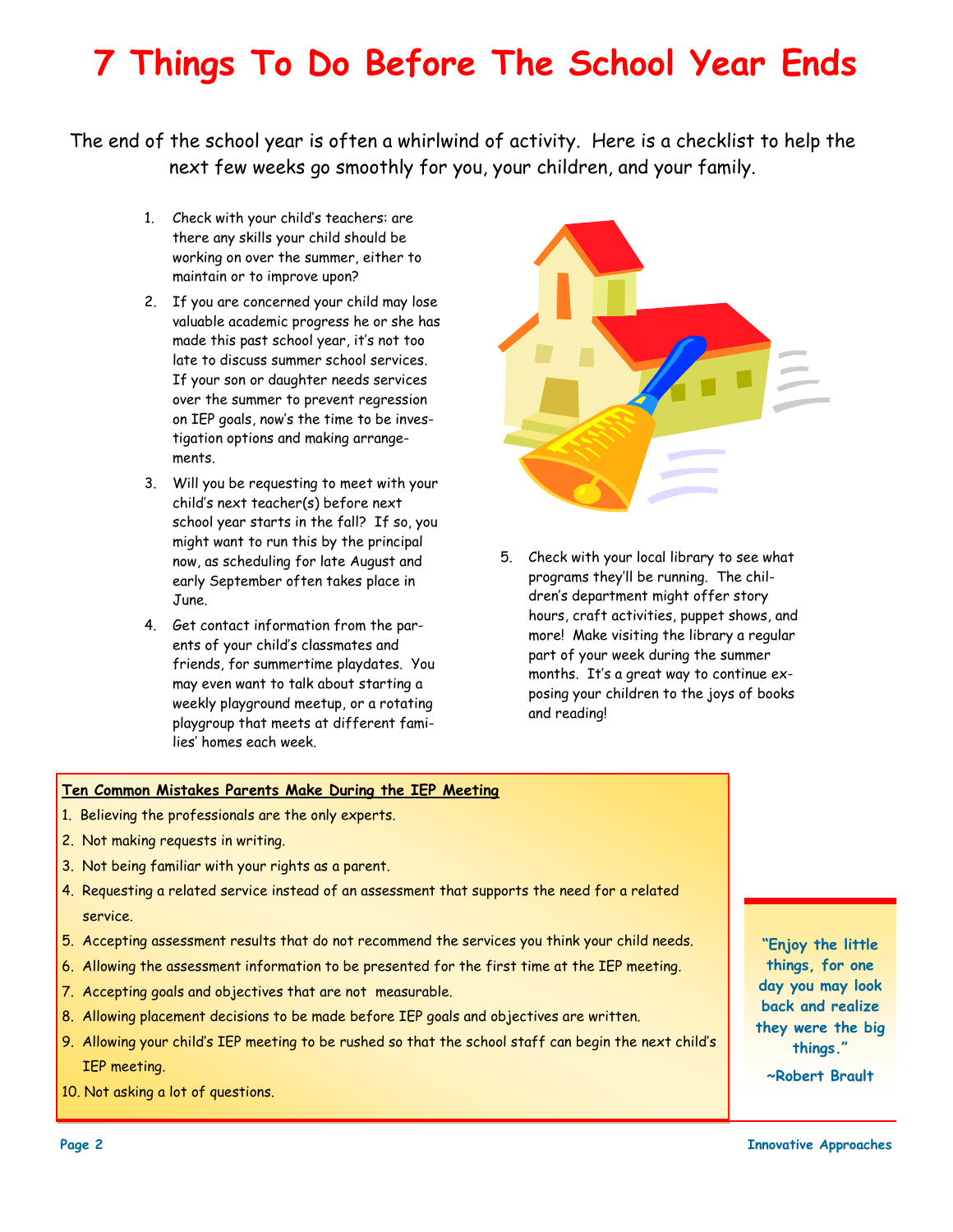# **Make Preparations Now For the Summer**

It's May. Are you ready for Summer? Here are some things you may want to consider as you put your summer plans in place:

- 1. **Therapy** What therapies will your child need to continue over the summer> Which ones can be put on hold? What are the therapists summer schedules? If your child is not eligible for an extended school year, will you seek out therapies in home or in a clinic in your area?
- 2. **Summer School/classes/lessons**  What forms need to be filled out? What accommodations will need to be made?
- 3. **Daycare** Do you need to fill out any special permission forms? Will the daycare providers need any special warm-weather-related instructions? Do they need to know about allergies?
- 4. **Camps** Are there medical records you'll need to submit with the camp applications? Will you need to meet with the camp director and/or staff to discuss your child's needs?
- 5. **Vacation** If you're traveling for vacation this summer, which hotels are the most family friendly? Which activities and destinations



have accommodations or special programs for children with special needs?

- 6. **Respite Care** Need to take a break? Check out the respite care programs available in your area. Remember to "care for the caregiver"- - replenish your own inner reserves with some time off to relax, recharge, and renew.
- **Downtime** Block out dates and times on the summer calendar NOW for downtime. Downtime is essential to the wellbeing of everyone in the family! Make it a priority by providing regular time to just be! "be." **"The central**

#### **struggle of parenthood is to let our hopes for our children outweigh our fears." ~Ellen Goodman**

 **Summer Camp Spotlight**

**\*\*ABC Language Stimulation Summer Program** - Matthews, NC 704-443-2990 www.abctutoring.com **\*\*Camp Carefree** - Stokesdale, NC 336-427-0966 www.carefree.org **\*\*Camp Crossway** - Charlotte, NC 704-847-3911 www.crosswaytherapy.com **\*\*Therapeutic Recreation Summer** 

> **Camp** - Charlotte, NC 704-432-0237

http://tr.charmeck.org

**\*\*Victory Junction** - Randleman, NC

336-498-9055 www.victoryjunction.org

To see more about camps and other fun things to do over the summer, visit the Charlotte Parent Magazine website to view their publication for parents of children with special needs called "Exceptional Child - A Special Needs Guide". The link to the website is:

**http://www.charlotteparent.com/ publications/exceptionalchild/**

Or call (704) 344-1980 to find out where you can get a copy.